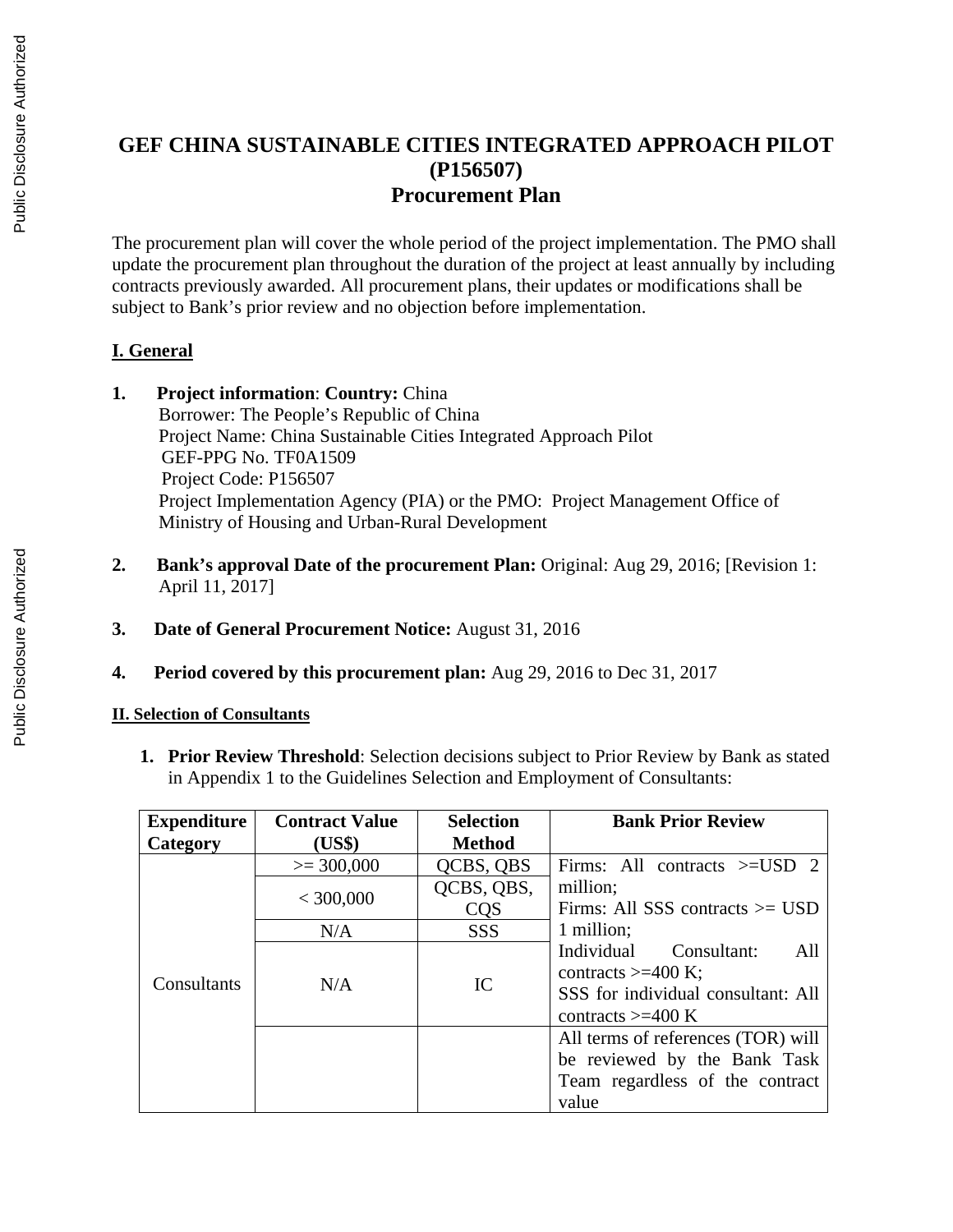- **Notes:** QCBS: Quality- and Cost-Based Selection QBS: Quality-Based Selection CQS: Selection Based on the Consultants' Qualifications SSS: Single-Source Selection IC: Individual Consultant selection procedure NA: Not Applicable
- **2. Short list comprising entirely of national consultants**: Short list of consultants for services, estimated to cost less than USD 500,000 equivalent per contract, may comprise entirely of national consultants in accordance with the provisions of paragraph 2.7 of the Consultant Guidelines.
- **3. Any Other Special Selection Arrangements:** Retroactive financing will be agreed under this project. All advance contracts are subject to Bank's prior review. Payments will be made only for contracts procured in accordance with applicable Bank procurement procedures.

| $\mathbf{1}$           | $\overline{2}$                                                                                                                                               | 3                                     | $\boldsymbol{4}$                  | 5                                             | 6                                                                       | 7                                              |
|------------------------|--------------------------------------------------------------------------------------------------------------------------------------------------------------|---------------------------------------|-----------------------------------|-----------------------------------------------|-------------------------------------------------------------------------|------------------------------------------------|
| Ref.<br>N <sub>O</sub> | <b>Description of</b><br><b>Assignment</b>                                                                                                                   | <b>Estimate</b><br>d<br>Cost<br>(USD) | <b>Selection</b><br><b>Method</b> | <b>Review</b><br>by Bank<br>(Prior /<br>Post) | <b>Expected</b><br><b>Proposals</b><br><b>Submission</b><br><b>Date</b> | <b>Contract</b><br><b>Duration</b><br>(months) |
| $\mathbf{1}$           | Conceptual<br>design and TORs<br>of the City TOD<br>Platform and<br>TORs for city<br>pilots, including<br>workshops,<br>travel, training<br>and expert panel | 185,000                               | CQS                               | Post                                          | May 31, 2017                                                            | 8                                              |
| $\overline{2}$         | Preparation<br>environmental<br>safeguards<br>framework for<br>project                                                                                       | 27,500                                | IC<br>(competitive<br>selection)  | Post                                          | August 31,<br>2016                                                      | 8                                              |
| 3                      | Preparation<br>social safeguards<br>framework for<br>project                                                                                                 | 27,500                                | IC<br>(competitive<br>selection)  | Post                                          | August31,<br>2016                                                       | 8                                              |
| $\overline{4}$         | Technical<br>support (Urban<br>Planning/TOD)                                                                                                                 | 35,000                                | IC<br>(competitive<br>selection)  | Post                                          | May 31, 2017                                                            | 8                                              |
| 5                      | Workshop,<br>training, study<br>tour                                                                                                                         | 25,000                                |                                   |                                               |                                                                         |                                                |
|                        | Total                                                                                                                                                        | 300,000                               |                                   |                                               |                                                                         |                                                |

## **4. Consultancy Assignments with Selection Methods and Time Schedule**